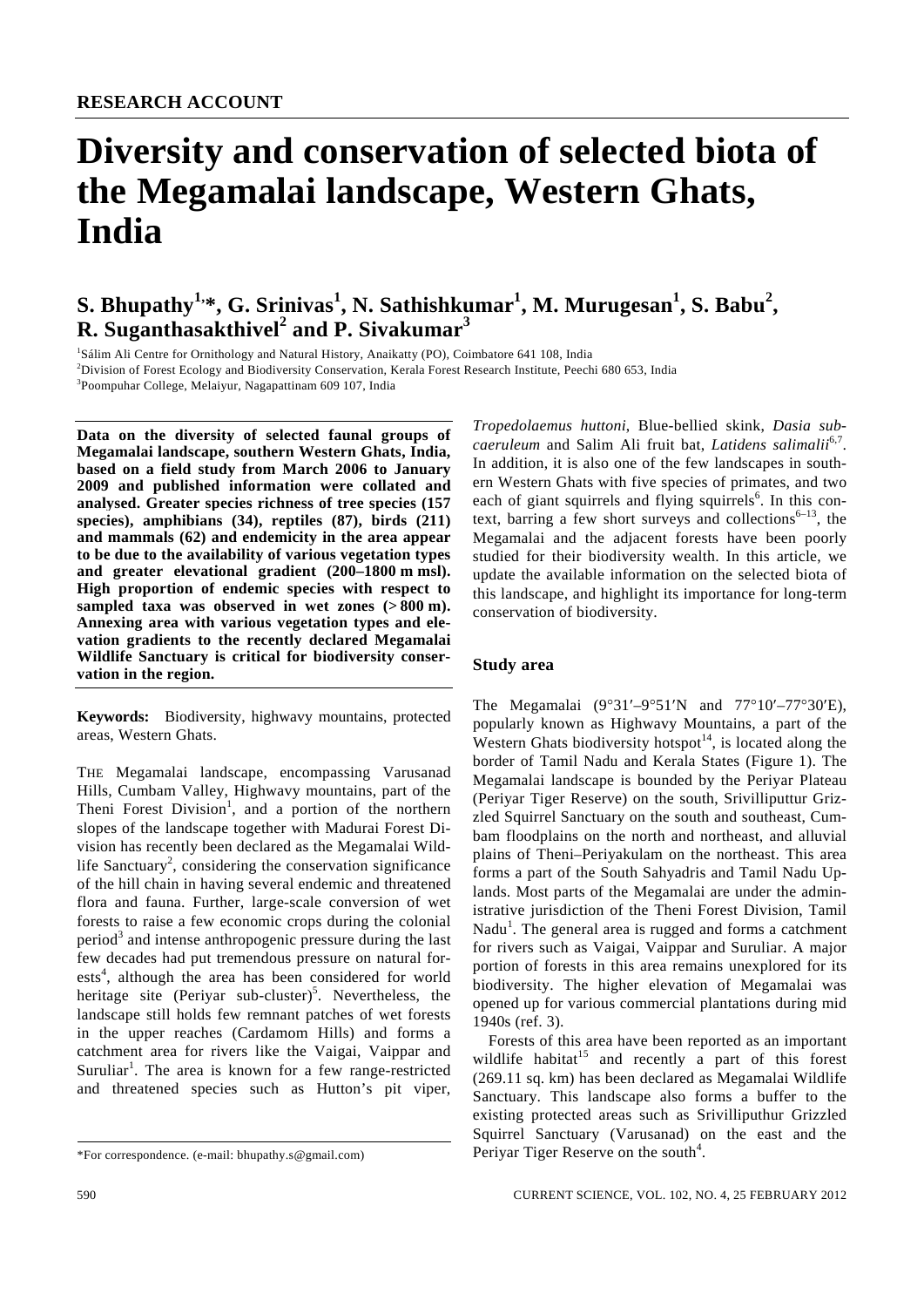

**Figure 1.** Map of Megamalai landscape, Western Ghats, southwestern India.

# **Field methods**

The following data collection procedures were adopted to assess the diversity of selected taxa in the Megamalai landscape. Primary dataset was based on a study from March 2006 to January 2009 (ref. 4).

#### *Landscape*

Landscape features and distribution pattern of amphibians, reptiles and tree species were studied along three belt-transects (with 1000 m width), namely Suruli (Transect I), Mavadi (Transect II) and Vellimalai (Transect III) placed along the elevation gradient from the hill bottom to the plateau (Figure 1). These transects, measured 6.86, 8.0 and 6.31 km respectively in straight line. Each transect was stratified at 200 m and area availability in each elevation category was estimated using GIS tools. ASTER Global Digital Elevation Model (GDEM; http://www. gdem.aster.ersdac.or.jp/index.jsp) was used to find out the area available in various elevation categories of the general landscape.

# *Tree species*

One-time tree sampling (i.e. post-monsoon, during November 2008) was done using point centred quarter  $(PCQ)^{16}$  at every 50 m along the midline of each transect. Plants with girth at breast height > 20 cm were considered as trees. Forest type<sup>17</sup> at a point was assigned based on tree species present in the quarter. The number of quarters (points) sampled in each elevation category (i.e. 200– 400 m, 400–600 m, etc.) was based on the length of each along the transect line.

#### *Herpetofauna*

Amphibians and reptiles were sampled following area (quadrate) and time-constrained (visual encounter) survey protocol<sup>18</sup> on seasonal basis along three (belt) transects for two years (i.e. December 2006 to November 2008). Sampling intensity was 300 man-hours of visual encounter survey/transect/season (300 h  $\times$  3 transects  $\times$  4 seasons = 3600 man-hours). Hundred quadrates  $(10 \times 10 \text{ m})$  were examined along each belt transect (1 ha  $\times$  3 transects  $\times$ 4 seasons  $= 12$  ha). The whole year was divided into wet (May–October) and dry (November–April) seasons. Intensity of sampling in each elevation category was based on area availability. In addition, herpetofauna were recorded opportunistically from March 2006 to January 2009.

#### *Birds and mammals*

These were recorded opportunistically while traversing the area. Both direct and indirect (pellets, scats) observations were considered for preparing the species lists. No attempt was made to study smaller mammals, especially rats and bats.

Published information on the fauna (reptiles $3,6,19,20$ , birds $8-10,21-23$ , mammals<sup>7,24</sup>) of the Megamalai landscape, including Varusanad and Kumuly was collated from the literature and compared with the results of the present study.

# **Results**

#### *Landscape*

Digital elevation model (DEM) of the general area (490 sq. km) of the Megamalai landscape had an eleva-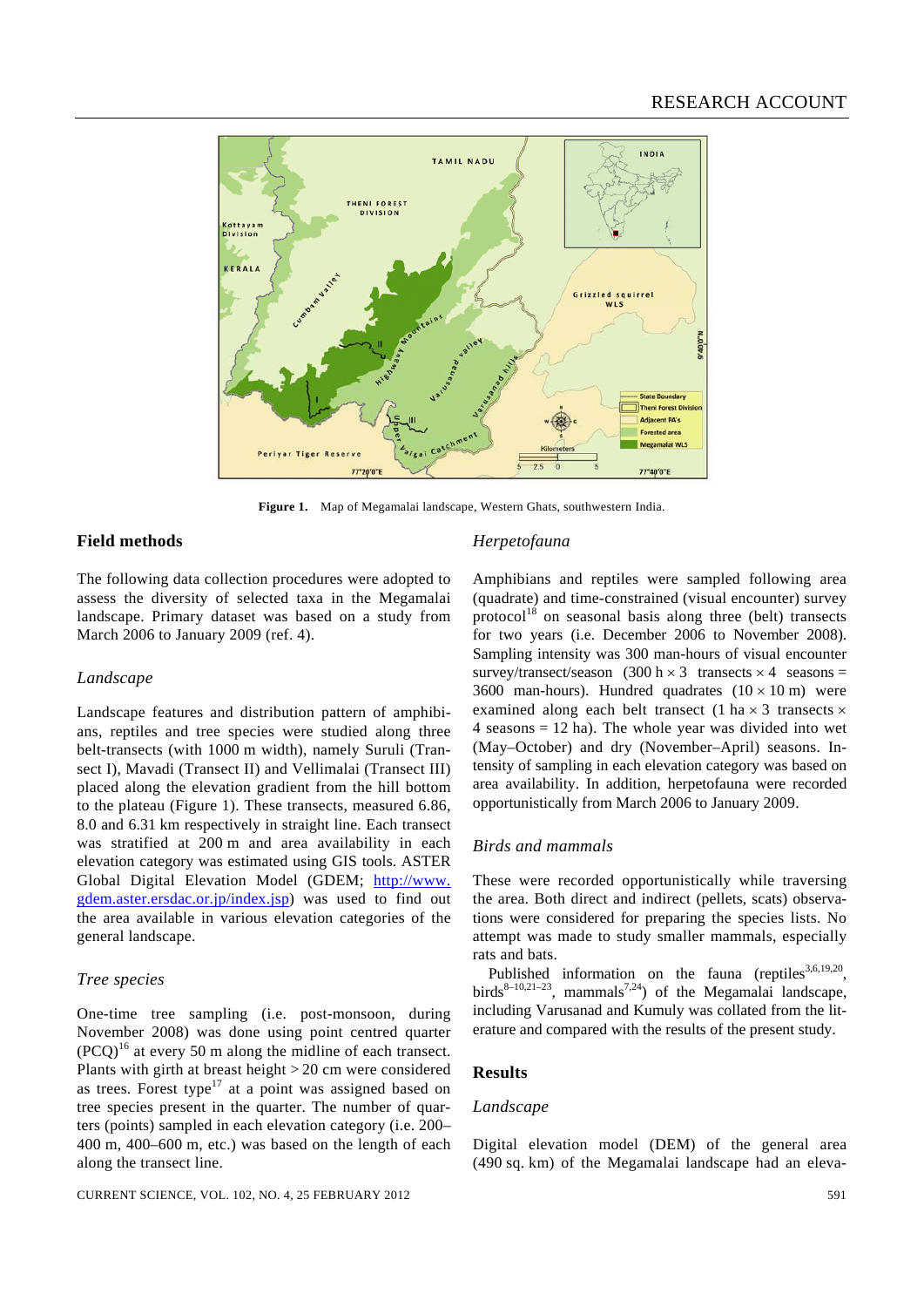# RESEARCH ACCOUNT

tion range of 200–2010 m msl. However, area above 1400 m msl was minimal (Figure 2). Lower elevation (< 800 m) contributed the highest proportion with respect to geographical extent (44%), followed by medium elevation (800–1400 m). The contribution by higher elevation (> 1400 m) was only 18% (Figure 2). Area available in different altitudinal categories (along the three transects, 21.17 sq. km) studied was not statistically different from that of the estimated area in various elevation categories based on DEM using 490 sq. km window of this landscape.

#### *Vegetation type*

Several vegetation types were recognized along the transects studied: tropical dry deciduous, moist deciduous and evergreen forests, and shola–grasslands. Considerable portion of the area had riverine forests and patches of open rock with grass, especially in the mid elevation. Besides these, teak plantation and certain economic crops (tea, cardamom and coffee) cultivated during the colonial period were also found in patches, which were not quantified in this study. The tropical dry deciduous forest had the highest elevational width and area occupied (Table 1). The shola grasslands had the lowest elevational width (1400–1800 m msl) and the riverine forest had minimal area.



**Figure 2.** Area representation by various elevation categories in the Megamalai landscape, based on ASTER Global Digital Elevation Model (GDEM; http://www.gdem.aster.ersdac.or.jp/index.jsp).

**Table 1.** Distribution of various vegetation types (broader level) and their relative area in Megamalai landscape, Western Ghats, as estimated along three transects studied

| Vegetation type                 | Elevation<br>width $(m)$ | Extent of<br>area $(\%)$ |  |
|---------------------------------|--------------------------|--------------------------|--|
| Tropical dry deciduous forest   | $400 - 1200$             | 43.84                    |  |
| Riverine forest                 | 600-1000                 | 8.77                     |  |
| Tropical moist deciduous forest | 600-1200                 | 9.04                     |  |
| Open rock with grass            | 1000-1600                | 18.08                    |  |
| Tropical evergreen forest       | 1200-1600                | 10.68                    |  |
| Montane shola grasslands        | 1400-1800                | 9.59                     |  |
|                                 |                          |                          |  |

We examined 419 points for trees using PCQ along three transects (total length 21.17 km). Among them, only 276 points had trees. A total of 1107 trees belonging to 157 species of 45 families were observed, including 43 species (27.39%) endemic to the Peninsular India and the Western Ghats. *Syzygium zeylanicum* var. *megamalayanum* is endemic to Megamalai.

 The highest of 70 species of trees was observed in the tropical dry deciduous forest and the lowest (35) in riverine forest followed by shola grasslands. No tree was observed in open rocky stretches along transects sampled (Table 2). The highest number of endemic tree species was found in shola grasslands (25/36 species) followed by evergreen forests (16/41). The lowest number of endemic species was recorded in riverine forests followed by tropical dry deciduous forests (Table 2). Tree species richness was relatively high both in low (< 800 m) and high  $(> 1400 \text{ m})$  elevations, and the lowest species richness was observed between 1200 and 1400 m. This stretch was characterized by open rocks with steep slopes. Greater proportion of endemics was found in high hills (maximum along 1600–1800 m msl; Table 3).

#### *Fauna*

Thirty-four species of amphibians belonging to eight families, including 21 (61.8%) endemics were observed. A little known species, the Malabar false tree frog *Rhacophorus pseudomalabaricus* was observed during this study. Amphibian richness ranged from 10 (1000– 1200 m) to 16 (800–1000 m) species across 400–1800 m elevation of the sampled area (Table 3). The proportion of amphibian species endemic to the Western Ghats increased with elevation in this landscape. The highest of 15 species was observed in the tropical evergreen forest and the lowest (5) in the tropical moist deciduous forest. Higher proportion of endemic species was found in relatively wetter forests (Table 2).

 Seventy-two species of reptiles belonging to 16 families, including 23 endemics, were observed in this study. The highest number of 30 species was observed along the 600–800 m elevation category followed by 28 in 400– 600 m. The lowest (5) was recorded in the 1600–1800 m elevation category. However, the proportion of endemic species increased with elevation. Only fewer endemic reptiles were found in each elevation category compared to amphibians (Table 3). The highest number of 37 species was recorded in the tropical dry deciduous forests and the least (5) in shola grasslands. All reptile species found in shola grasslands and 61.5% in tropical evergreen forests were endemic to the Western Ghats (Table 2). The drier forests had relatively fewer species of endemic reptiles.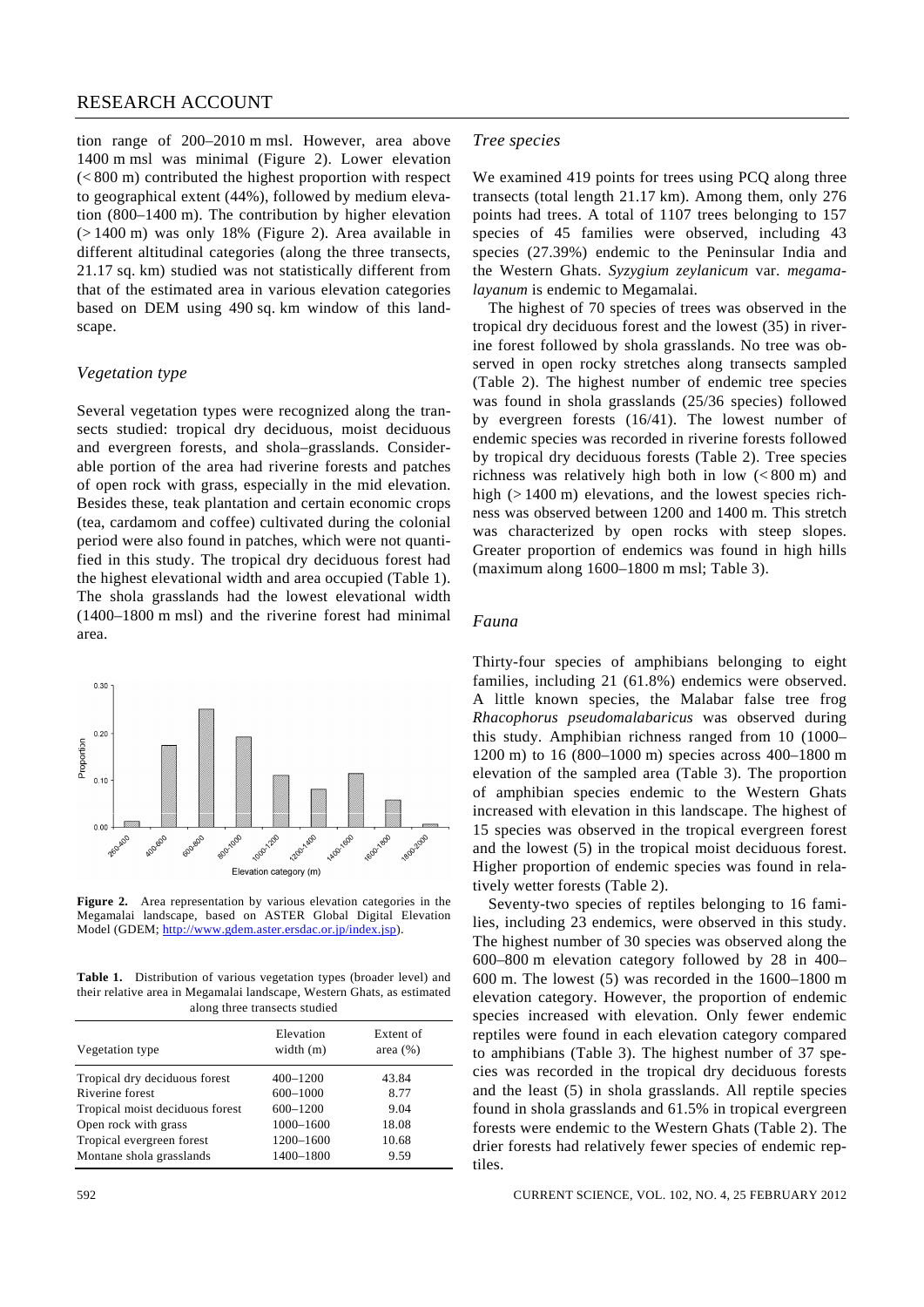Richness of selected taxa based on both literature survey and the present study is given in Table 4. The data indicate the occurrence of higher species diversity with several endemics. Considerable information is available for three taxa, namely reptiles, mammals and birds of the area due to extensive surveys by Angus F. Hutton (1946– 1948) and E. G. Nichols (1944–1945) respectively. A comparison of the past data (prior to 2005) with that of the present study (2006–2009) showed that several species reported by earlier workers were not sighted and many species were added to the records during the present study (Table 5).

#### **Discussion**

DEM analysis showed that the lower elevation (<800 m) contributed the highest proportion with respect to area (44%) and the geographical area showed declining trend with altitude. At a broader level, several vegetation types were recognized along the transects studied. This included tropical dry deciduous, moist deciduous and evergreen forests, and shola grasslands $17$ . A recent analysis showed the occurrence of 11 forest types in the mountainous Highwavy landscape.

We examined 419 points for trees along three transects (total length 21.17 km). The record of 157 species, including 43 of endemic trees to the Peninsular India and Western Ghats<sup>25</sup> is worth noting and the distribution of *S. zeylanicum* var. *megamalayanum* is restricted to the

**Table 2.** Distribution of tree species and herpetofauna in various vegetation types in Megamalai landscape

| Vegetation type                 | Tree<br>species | Amphibians | Reptiles |
|---------------------------------|-----------------|------------|----------|
| Tropical dry deciduous forest   | 70(6)           | 10(6)      | 37(8)    |
| Riverine forest                 | 35(2)           | 11(9)      | 18(2)    |
| Tropical moist deciduous forest | 46(9)           | 5(2)       | 18(6)    |
| Open rock with grass            | 0(0)            | 12(10)     | 25(6)    |
| Tropical evergreen forest       | 41(16)          | 15(12)     | 13(8)    |
| Montane shola grasslands        | 36(25)          | 10(8)      | 5(5)     |
| Overall total                   | 157(43)         | 34(21)     | 72(23)   |

**Table 3.** Distribution of tree species and herpetofauna along various elevation categories in Megamalai landscape

| Elevation category | Tree species | Amphibians | Reptiles |
|--------------------|--------------|------------|----------|
| $400 - 600$        | 51(3)        | 15(2)      | 28(2)    |
| $600 - 800$        | 65(6)        | 11(6)      | 30(5)    |
| 800-1000           | 51(6)        | 16(10)     | 23(4)    |
| 1000-1200          | 19(2)        | 10(7)      | 22(2)    |
| 1200-1400          | 20(11)       | 12(9)      | 21(7)    |
| 1400-1600          | 37(19)       | 14(12)     | 15(6)    |
| 1600-1800          | 37(23)       | 11(9)      | 5(4)     |
| Total              | 157(43)      | 34(21)     | 72(23)   |

CURRENT SCIENCE, VOL. 102, NO. 4, 25 FEBRUARY 2012 593

Megamalai  $Hills^{26}$ . Greater proportion of endemics was found in high hills (highest along 1600–1800 m; Table 3). Distribution of relatively greater number of endemic plants in higher hills has been reported for the Western Ghats<sup>27,28</sup>. Some descriptions on the forests, mosses and flora of the Highwavy Mountains based on surveys during 1917 and 1929 by E. Blatter are available $29-31$ .

 Data on the fish fauna of Megamalai landscape is scanty and the same was not studied during this study. The available data on this taxon showed that ten out of 18 species are endemic to the Western Ghats. *Puntius ophicephalus*, a rare barb, has restricted distribution in the rivers originating/flowing through this landscape<sup>12,13,32–34</sup>. The record of 34 (21.7%) out of 157 species of amphibians known from the Western Ghats<sup>35</sup> in 21.17 sq. km showed the richness of the landscape with respect to this taxon. Distribution of relatively low proportion (61.8%) of endemics and lack of Caecilians in the area could be due to the dry nature of these hills, as they largely fall under the rain-shadow area<sup>36</sup>. The Megamalai is one of the two known localities for the Malabar false tree frog, *Rhacophorus pseudomalabaricus*37–39. This indicates our poor understanding on the distribution of amphibians and the importance of this area for their conservation.

 In all, 87 species of reptiles have been reported from this landscape, which included 57 species of snakes, 29 lizards and one turtle<sup>3,4,6,19,20</sup>. This is 52.7% ( $n = 165$ ) of the reptile fauna (and 31% endemic species) reported for the whole of Western Ghats<sup>40</sup>. A compilation of snake species reported from the collections made during 1946– 48 by Angus Hutton with that of the recent study (2007– 09) by the Salim Ali Centre for Ornithology and Natural History, Coimbatore showed the occurrence of 57 snake species in the area<sup>3,4,6</sup>. This included 23 species common to both studies, 14 only to the earlier and 20 to the latter. The Hutton's pit viper, *Tropedolaemus* (*Trimeresurus*) *huttoni* and Blue-bellied skink, *Dasia subcaeruleum* reported from these hills during 1949 (refs 19 and 20) have not been observed for over 60 years, despite serious attempts to locate them, including the present study.

**Table 4.** Richness of selected taxa in the Megamalai landscape, based on various studies

| Taxon/group | Family | <b>Species</b> | Endemic<br>to Western<br><b>Ghats</b> | References                     |
|-------------|--------|----------------|---------------------------------------|--------------------------------|
| Tree        | 45     | 157            | 43(27.4)                              | Present study                  |
| Fish        | 4      | 18             | 10(55.6)                              | 13 and 34                      |
| Amphibian   | 8      | 34             | 21(61.8)                              | Present study                  |
| Reptile     | 16     | 87             | 27(31)                                | Present study,<br>ref. $3$     |
| <b>Bird</b> | 48     | 211            | 11(5.2)                               | Present study,<br>8, 10 and 21 |
| Mammal      | 24     | 62             | 14(22.6)                              | Present study,<br>6 and 24     |

Numbers in parenthesis are percentage.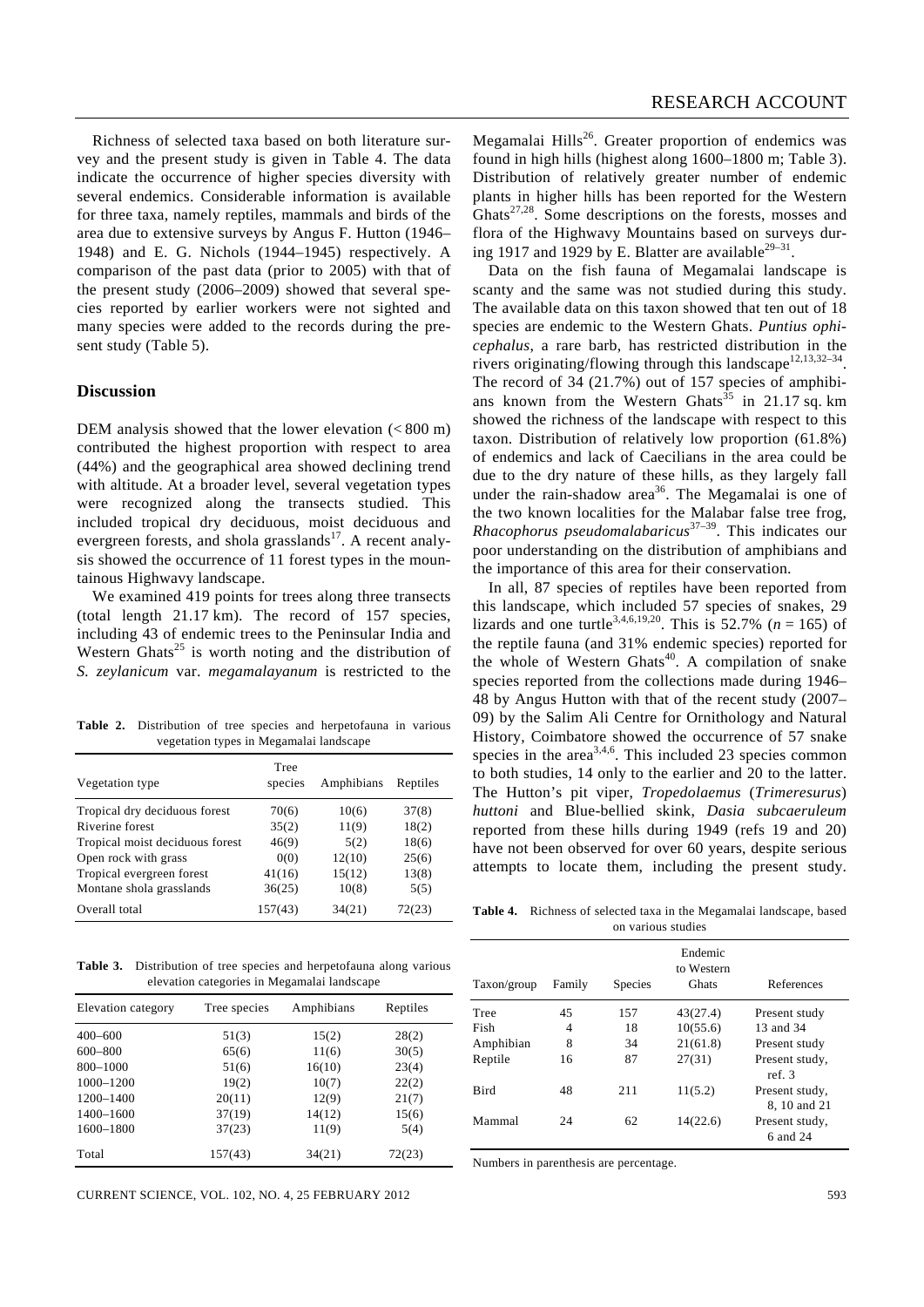Both the species are endemic to the Megamalai landscape and it is not clear, whether these species have become extinct in the area. A big difference was observed, especially with respect to the number of snake species reported between the past<sup>3,6</sup> (1946–48) and the present<sup>4</sup> (2007–2009) reports.

 A total of 211 species of birds have been reported from this area<sup>4,8–10</sup>. Surveys on birds specific to Megamalai are not available. A collation of birds of the erstwhile Madura District by E. G. Nichols $8-10$  and subsequent workers had reported about 70 species indicating Megamalai and its environs such as Highwavy Mountains, Kumuly and Varusanad Valley. The present study, recorded 160 species, including 11 endemic to the Western Ghats. The only sighted record of the Red-faced malkoha, *Phoenicophaus pyrrhocephalus* in India is from Megamalai<sup>21</sup>. Due to non-availability of specimens in the museum and lack of records for over 50 years, distribution of this species within India is considered spurious, and it is currently reported as endemic to Sri Lanka<sup>22,23</sup>.

 Sixty-two species of mammals have been reported from the Megamalai landscape, including 14 (22.6%) endemics<sup>4,7,24,41,42</sup>. Among them, only 39 species could be recorded opportunistically during the present study, which includes two additional records. Megamalai is an important area for the conservation of rare and endemic Sálim Ali fruit bat, *Latidens salimalii*, which is restricted to this and a few other hills of the southern Western Ghats<sup>41</sup>. Several species such as the Indian fox, *Vulpes bengalensis* and Malabar civet, *Viverra civettina* were reportedly common according to earlier report<sup>7</sup>, but were not observed subsequently, including the present study. The Malabar civet is a critically endangered species, which has not been observed in the wild for about three  $decades^{43,44}$ .

 Analysis showed vast difference in the number of species reported in earlier studies compared to that of the present study (Table 5). This could be due to various factors such as: (i) shortcomings in the methodologies adopted, (ii) unequal sampling intensity, (iii) focus on single taxon or group, (iv) land-cover and land-use changes, (v) hunting pressure during the intervening period and (vi) reduction of population size or local extinction of species. However, the present compilation clearly highlights the vertebrate diversity of this landscape.

**Table 5.** Richness of selected taxa in the Megamalai landscape; in parenthesis, number of species recorded only during the particular study

|                 |       |                 | Number of species |                             |
|-----------------|-------|-----------------|-------------------|-----------------------------|
| Taxon/<br>group | Total | Past<br>records | Present<br>study  | Recorded in<br>both studies |
| Reptile         | 87    | 38(15)          | 72(49)            | 23                          |
| <b>Bird</b>     | 211   | 70(51)          | 160(141)          | 19                          |
| Mammal          | 62    | 60(23)          | 39(2)             | 37                          |

 A portion (269.11 sq. km) of Megamalai forests has been declared as a wildlife sanctuary during 2009 (ref. 2). The present study showed that the richness of different taxa varied across vegetation types and elevation gradients (Tables 2 and 3). Protection of a forest patch/small landscape in isolation may be beneficial for one or two taxa. In the whole of Western Ghats, there are about 50 Protected Areas  $(PAs)^{45}$  and most of them are isolated with little or no connectivity. PAs in India have historically been established on an ad hoc basis with little attention to the conservation value of an area<sup>46,47</sup>. A review of existing PAs in the Western Ghats, especially the newly declared Megamalai Wildlife Sanctuary, with respect to the representation of various vegetation and elevation categories is suggested. The area also forms part of the corridors for several large mammals, especially the Asiatic elephant, *Elephas maximus* and Gaur *Bos gaurus*. This landscape also holds considerable population of the endangered Lion-tailed macaques, *Macaca silensus*<sup>48</sup> and Nilgiri tahr, *Niligiritragus hylocrius*49. Ecorestoration focusing on the conservation of these species is required.

 Awareness campaign to the local stakeholders regarding conservation significance of biodiversity and natural resources is required. Regular man–wildlife conflict along the foothills has resulted in the killing of wild animals, although this is currently under control. The existing PA (Megamalai Wildlife Sanctuary) is not sufficient for restoring and conserving the entire biodiversity wealth of the landscape. Hence PA needs to be redefined considering the biodiversity wealth of the adjoining areas.

- 1. Anon., Theni Forest Management Plan, Forest working plan, Theni Forest Division, Part I, II and III, Chennai, 2005.
- 2. Tamil Nadu Government Gazatte, Declaration of Megamalai Wildlife Sanctuary, Regd. No. TN/CCN/467/2009-11, 2009, pp. 322–325.
- 3. Hutton, A. F. and David, P., Notes on a collection of snakes from south India, with emphasis on the snake fauna of the Megamalai Hills (High Wavy Mountains). *J. Bombay Nat. Hist. Soc.*, 2009, **105**, 299–316.
- 4. Bhupathy, S., Srinivas, G. and Sathish Kumar, N., A study on the herpetofaunal communities of the Upper Vaigai Plateau, Western Ghats, India. Salim Ali Centre for Ornithology and Natural History, Coimbatore, 2009, p. 75.
- 5. UNESCO, World Heritage sites, tentative lists. Western Ghats sub cluster, Niligiris; World Heritage sites, Tentative lists; http://whc. unesco.org/en/tentativelists/2103, retrieved 22 October 2011.
- 6. Hutton, A. F., Notes on the snakes and mammals of the Highwavy Mountains, Madura District, South India. Part I – Snakes. *J. Bombay Nat. Hist. Soc*., 1949, **48**, 454–460.
- 7. Hutton, A. F., Notes on the snakes and mammals of the Highwavy Mountains, Madura District, South India. Part II – Mammals. *J. Bombay Nat. Hist. Soc*., 1949, **48**, 681–694.
- 8. Nichols, E. G., Occurrence of birds in Madura District. Part I. *J. Bombay Nat. Hist. Soc*., 1944, **44**, 387–407.
- 9. Nichols, E. G., Occurrence of birds in Madura District. Part II. *J. Bombay Nat. Hist. Soc*., 1944, **44**, 574–584.
- 10. Nichols, E. G., Occurrence of birds in Madura District. Part III. *J. Bombay Nat. Hist. Soc*., 1945, **45**, 122–132.
- 11. Pramod, P., Kunhikrishnan, E. and Augustine, J., Rapid biodiversity assessment of Meghamalais (ecological zone of Periyar Tiger Reserve), Report submitted to Kerala Forest Department, 1999, p. 86.

594 CURRENT SCIENCE, VOL. 102, NO. 4, 25 FEBRUARY 2012